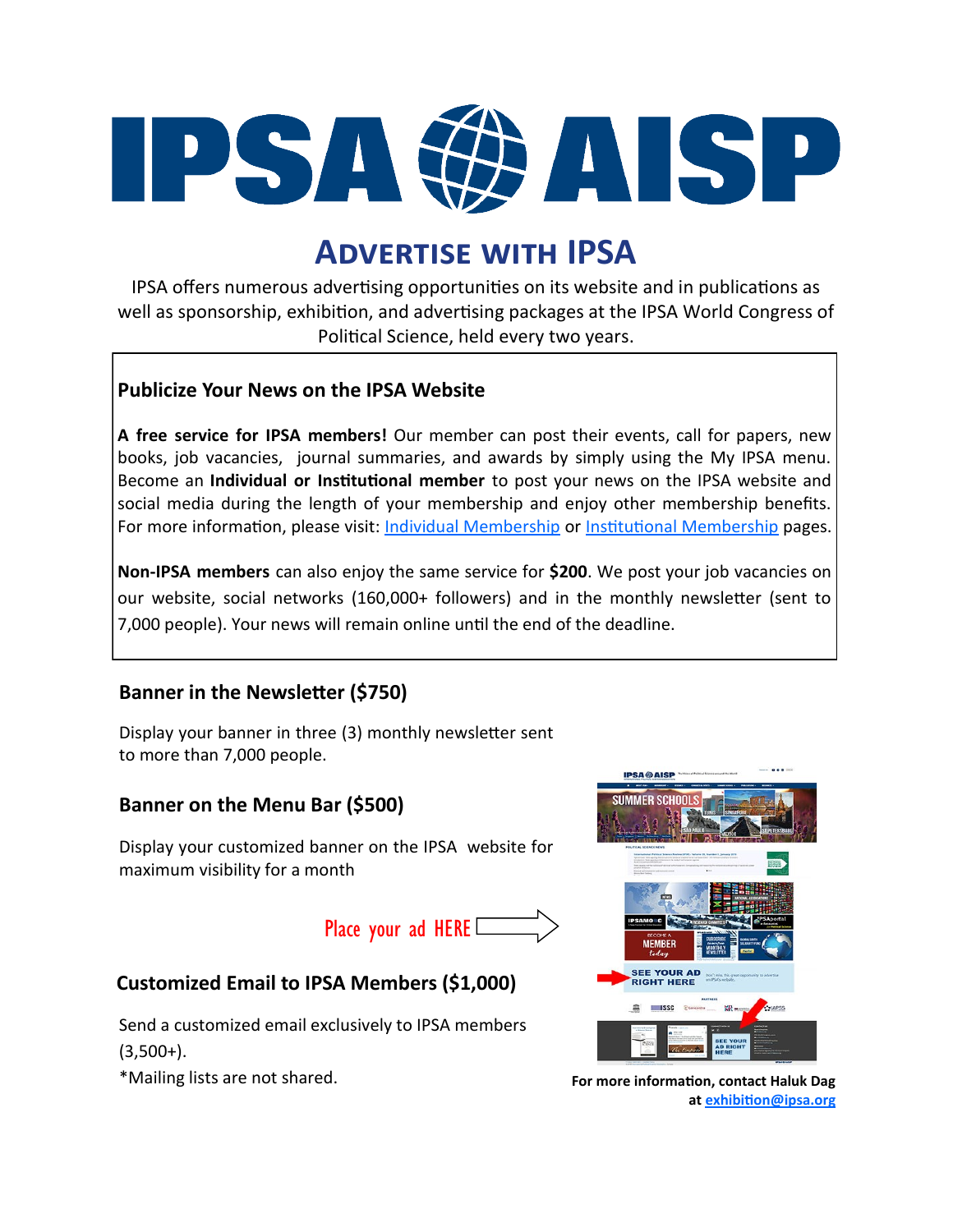## **Advertise in our news bulletin magazine** *Participation*

*Participation* is the annual magazine of the International Political Science Association that reaches out to over 4,000 political scientists and organizations from 100+ countries worldwide.

*Participation* is read by:

- Political scientists
- Political analysts
- Research students
- Political science departments and research groups
- Political science associations

#### **Advertising Rates**

| Interior cover (II or III) | \$700 USD |
|----------------------------|-----------|
| Full page                  | \$500 USD |
| Half-page                  | \$300 USD |
| Quarter-page               | \$200 USD |
| <b>Business Card</b>       | \$125 USD |

#### **\*\*We are open to advertising barter agreement with other non-profit organizations\*\***

Ask about a free tie-in with our monthly E-Newsletter, distributed to over 10,000 subscribers. It would also be distributed for free on our website and social media accounts (Facebook, Twitter and LinkedIn).

> Contact: Mathieu St-Laurent [mathieu.stlaurent@ipsa.org](mailto:mathieu.stlaurent@ipsa.org)

### **Advertise in our Journals**

For advertising in the *International Political Science Review*, contact Theresa Reidy at **[t.reidy@ucc.ie](mailto:t.reidy@ucc.ie)** For advertising in the *International Political Science Abstract*, contact Paul Godt at **[paul.godt@sfr.fr](mailto:paul.godt@sfr.fr)**

# Participat